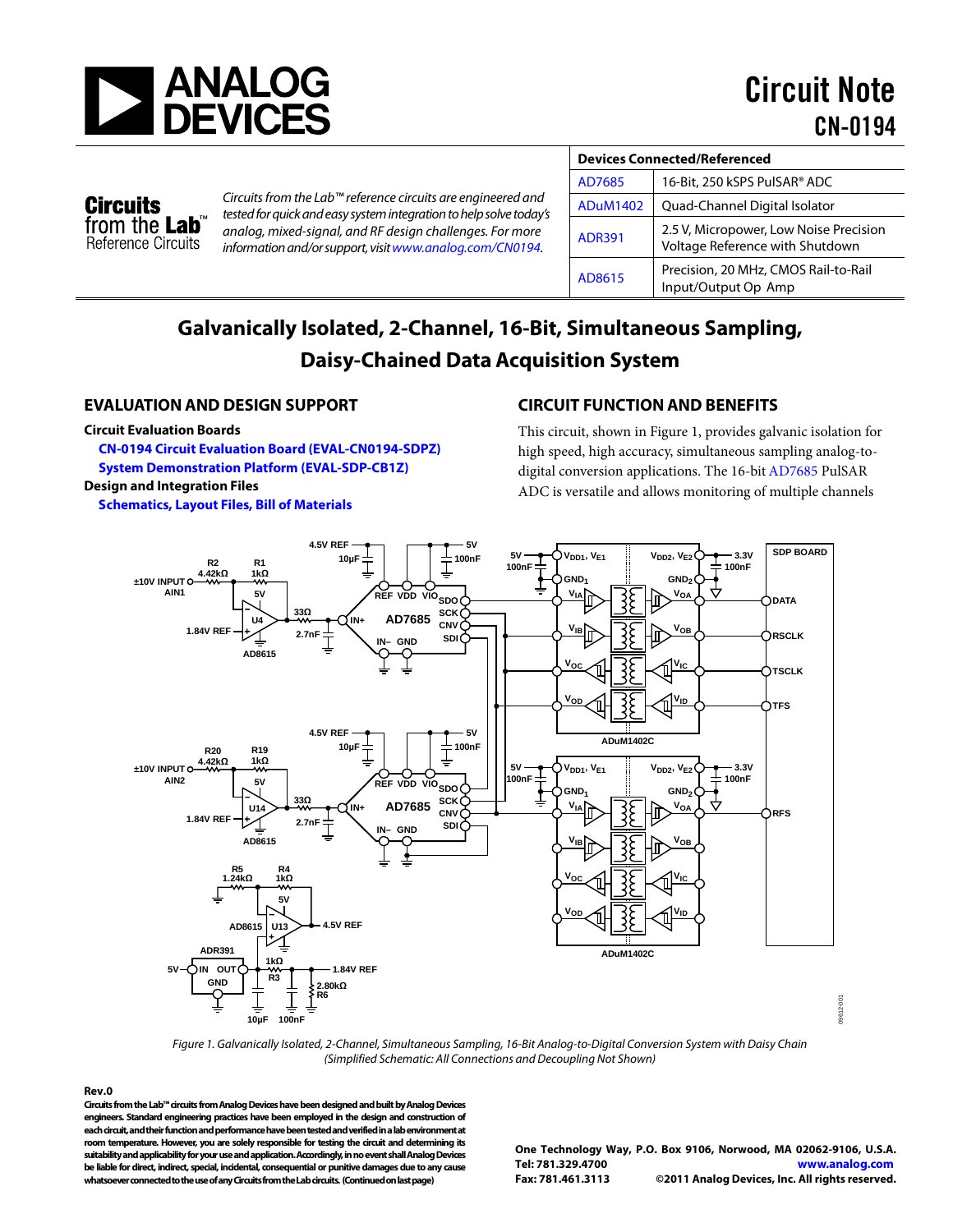through daisy chaining. An input circuit based on th[e AD8615](http://www.analog.com/AD8615) op amp level shifts, attenuates, and buffers a  $\pm 10$  V industrial signal to match the input requirements of the ADC. The flexible circuit includes a precisio[n ADR391](http://www.analog.com/ADR391) reference and two quadchanne[l ADuM1402](http://www.analog.com/ADUM1402) digital isolators to provide a compact and cost effective solution to a popular industrial data acquisition application.

# **CIRCUIT DESCRIPTION**

Th[e AD7685](http://www.analog.com/AD7685) is a 16-bit, charge redistribution successive approximation (SAR) analog-to-digital converter (ADC) that operates from a single VDD power supply from 2.3 V to 5.5 V. It contains a low power, high speed, 16-bit sampling ADC with no missing codes, no pipeline delay, an internal conversion clock, and a versatile serial interface port. The ADC also contains a low noise, wide bandwidth, short aperture delay, track-and-hold circuit. On the CNV rising edge, it samples an analog input (IN+) between 0 V to VREF with respect to the ground sense (IN−). The reference voltage, VREF, is applied externally and is set from 0.5 V to VDD. The circuit of Figure 1 uses a 4.5 V reference voltage.

Power dissipation of th[e AD7685](http://www.analog.com/AD7685) scales linearly with sampling rate. Power dissipation is 15 mW maximum for VDD = 5 V and a sampling rate of 250 kSPS. The AD7685 is housed in a 10-lead MSOP or a 10-lead QFN (LFCSP) with operation specified from −40°C to +85°C. The SPI-compatible serial interface also features the ability, using the SDI input, to either daisy chain several ADCs on a single 3-wire bus or provide an optional BUSY indicator. It is compatible with 1.8 V, 2.5 V, 3 V, or 5 V logic using the separate VIO supply pin.

The complete analog signal chain runs on a single 5 V supply. Th[e ADR391](http://www.analog.com/ADR391) low dropout 2.5 V reference and the U13 rail-torail CMO[S AD8615](http://www.analog.com/AD8615) op amp develop the 4.5 V reference voltage for the ADCs. A 4.5 V reference gives 0.5 V headroom at the output of U13 so that the op amp remains in the linear region for nominal variations in the 5 V supply. Th[e ADR391](http://www.analog.com/ADR391) 2.5 V output is amplified by the noise gain of U13, which is  $1 + R4/R5$ . For the R4 and R5 values chosen, the noise gain is 1.8, and the reference voltage is  $1.8 \times 2.5$  V = 4.5 V.

The U4 and U1[4 AD8615](http://www.analog.com/AD8615) op amps provide a signal gain of 0.225 (set by the ratio of R1 to R2 and R19 to R20), which reduces the amplitude of the 20 V p-p input signals to 4.5 V p-p at the inputs of the ADCs. A 2.25 V offset is required at the outputs of U4 and U14 for a 0 V input. This requires a commonmode voltage of 1.84 V at the noninverting input of U4 and U14. This voltage is developed by the resistor divider R3-R6.

The R-C network on the output of U4 and U14 (33  $\Omega$ , 2.7 nF) forms a single-pole noise filter with a bandwidth of 1.8 MHz.

The [AD8615](http://www.analog.com/AD8615) is a CMOS rail**-**to-rail input and output, singlesupply amplifier featuring very low offset voltage, wide signal bandwidth, and low input voltage and current noise. The part uses a patented DigiTrim® trimming technique that achieves superior precision without laser trimming. Th[e AD8615](http://www.analog.com/AD8615) is fully specified to operate from 2.7 V to 5 V single supplies.

The combination of greater than 20 MHz bandwidth, low offset, low noise, and low input bias current makes this amplifier useful in a wide variety of applications. Filters, integrators, photodiode amplifiers, and high impedance sensors all benefit from the combination of performance features. AC applications benefit from the wide bandwidth and low distortion. The [AD8615](http://www.analog.com/AD8615) offers the highest output drive capability of the DigiTrim family, which is excellent for audio line drivers and other low impedance applications.

Applications for the parts include portable and low powered instrumentation, audio amplification for portable devices, portable phone headsets, barcode scanners, and multipole filters. The ability to swing rail-to-rail at both the input and output enables designers to buffer CMOS ADCs, DACs, ASICs, and other wide output swing devices in single-supply systems.

Th[e ADR391](http://www.analog.com/ADR391) micropower, low dropout voltage reference provides a stable output voltage from a minimum supply of 300 mV above the output. Its advanced design eliminates the need for external capacitors, which further reduces board space and system cost. The combination of low power operation, small size, and ease of use makes th[e ADR391](http://www.analog.com/ADR391) precision voltage reference ideally suited for battery-operated applications. Using patented temperature drift curvature correction techniques from Analog Devices, th[e ADR391](http://www.analog.com/ADR391) reference achieves a low 9 ppm/°C of temperature drift in a TSOT package.

Th[e ADuM1402](http://www.analog.com/ADUM1402) is a quad-channel digital isolator based on Analog Devices' *i*Coupler® technology. Combining high speed CMOS and monolithic air core transformer technology, this isolation component provides outstanding performance characteristics superior to alternatives such as optocoupler devices.

By avoiding the use of LEDs and photodiodes, *i*Coupler devices remove the design difficulties commonly associated with optocouplers. The typical optocoupler concerns regarding uncertain current transfer ratios, nonlinear transfer functions, and temperature and lifetime effects are eliminated with the simple *i*Coupler digital interfaces and stable performance characteristics.

The need for external drivers and other discrete components is eliminated with these *i*Coupler products. Furthermore, *i*Coupler devices consume one-tenth to one-sixth of the power of optocouplers at comparable signal data rates.

Th[e ADuM1402](http://www.analog.com/ADuM1402) isolators provides four independent isolation channels with 2/2 directionality and multiple data rates up to 90 Mbps for the C grade (see the data sheet Ordering Guide). All models operate with the supply voltage on either side ranging from 2.7 V to 5.5 V, providing compatibility with lower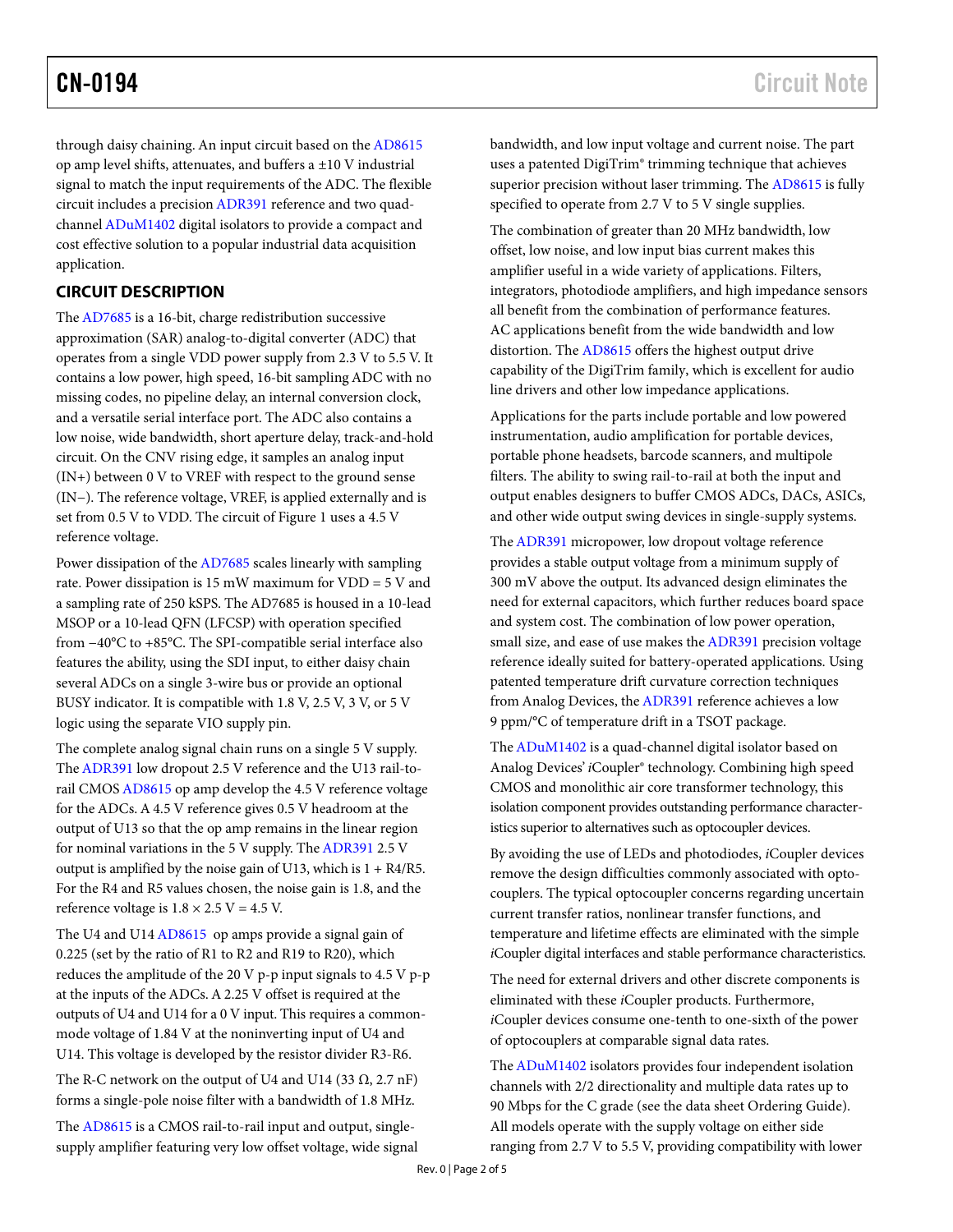voltage systems, as well as enabling a voltage translation functionality across the isolation barrier. In addition, the [ADuM1402](http://www.analog.com/ADuM1402) provides low pulse width distortion (<2 ns) and tight channel-to-channel matching (<2 ns). Unlike other optocoupler alternatives, th[e ADuM1402](http://www.analog.com/ADuM1402) isolators have a patented refresh feature that ensures dc correctness in the absence of input logic transitions and when power is not applied to one of the supplies.

Figure 1 shows how the [AD7685's](http://www.analog.com/AD7685) are daisy-chained to reduce the number of signals requiring isolation. Note that the RSCLK and RFS are readbacks of th[e AD7685's](http://www.analog.com/AD7685) serial clock (SCK) and serial frame sync (CNV), respectively. These readback signals need to have a very short skew with respect to the DATA signal. This skew is the channel-to-channel matching propagation delay of the digital isolator (tPSKCD), which is less than 2 ns for th[e ADuM1402C.](http://www.analog.com/ADuM1402C) This allows running the serial interface at the maximum speed of the digital isolator (90 Mbps for the [ADuM1402C\)](http://www.analog.com/ADuM1402C), which corresponds to a maximum serial clock frequency of 90 MHz. This might have been otherwise limited by the cascade of the propagation delays of the digital isolators if the delays were too long. In the circuit, the TSCLK frequency is 30 MHz for a sampling frequency of 250 kSPS.

Two ±10 V signals 90° out of phase were applied to the two channels (AIN1 and AIN2) of the EVAL-CN0194-SDPZ board. The results of their conversion are seen in Figure 2, which was obtained using the supplied evaluation software. The supplied evaluation software can also be used to view FFT data (Figure 3) as well as a histogram for codes at a fixed dc level (Figure 4).

The performance of this or any high speed circuit is highly dependent on proper PCB layout. This includes, but is not limited to, power supply bypassing, controlled impedance lines (where required), component placement, signal routing, and power and ground planes. (See [MT-031 Tutorial,](http://www.analog.com/MT-031) [MT-101 Tutorial,](http://www.analog.com/MT-101) and the article, *[A Practical Guide to High-Speed Printed-Circuit-](http://www.analog.com/pcb_layout)[Board Layout](http://www.analog.com/pcb_layout)*, for more detailed information regarding PCB layout.)

A complete design support package for this circuit note can be found at [www.analog.com/CN0194-DesignSupport.](http://www.analog.com/CN0194-DesignSupport)



*Figure 2. 15,000 Samples of Two Separate ±10V Input Signals (AIN1,AIN2), 90° Out of Phase, Applied to AIN1 and AIN2 Sampled at 250 kSPS on the EVAL-CN0194-SDPZ Board in Daisy Chain Mode* 



*Figure 3. FFT with a Kaiser Window (Parameter = 20), 20 kHz Input, 250 kSPS Sampling Rate*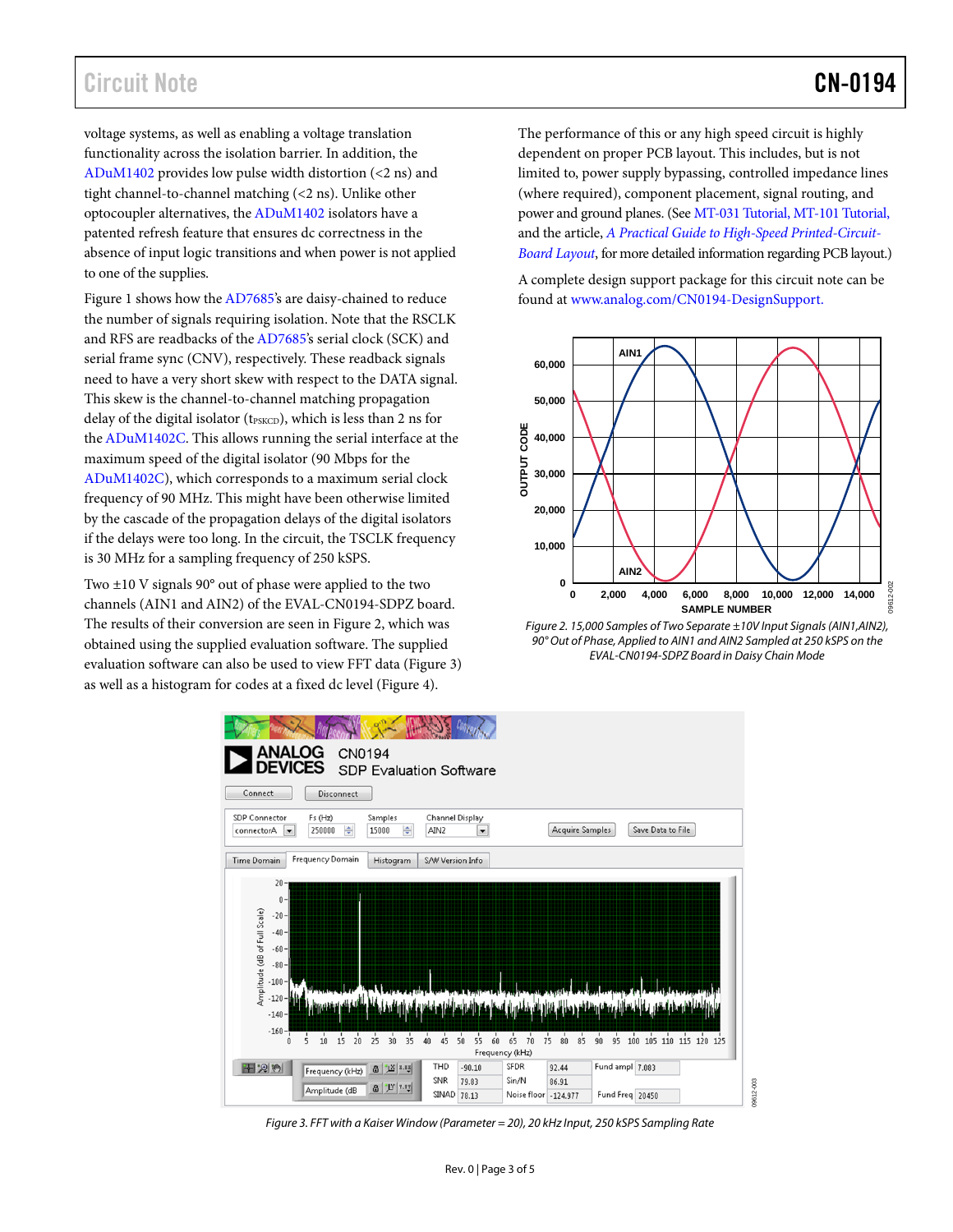

*Figure 4. Histogram of a DC Input at the Code Center for 390,000 Samples*

# **COMMON VARIATIONS**

Other pin-compatible 16-bit ADCs in the PulSAR family are available at higher sampling rates[: AD7686](http://www.analog.com/AD7686) (500 kSPS)[, AD7980](http://www.analog.com/AD7980) (1 MSPS), an[d AD7983](http://www.analog.com/AD7983) (1.33 MSPS).

If 18-bit resolution is needed, the following are also pin-compatible members of the PulSAR family[: AD7691](http://www.analog.com/AD7691) (250 kSPS)[, AD7690](http://www.analog.com/AD7690) (500 kSPS)[, AD7982](http://www.analog.com/AD7982) (1 MSPS), and [AD7984](http://www.analog.com/AD7984) (1.33 MSPS).

The [AD8615](http://www.analog.com/AD8615) op amp is also available in dual [\(AD8616\)](http://www.analog.com/AD8616) and quad [\(AD8618\)](http://www.analog.com/AD8618) package versions. Other possible driver op amps are th[e ADA4841-1](http://www.analog.com/ADA4841-1) (single), [ADA4841-2](http://www.analog.com/ADA4841-2) (dual), and [ADA4941-1](http://www.analog.com/ADA4941-1) (dual differential).

# **CIRCUIT EVALUATION AND TEST**

This circuit uses the EVAL-CN0194-SDPZ circuit board and the EVAL-SDP-CB1Z System Demonstration Platform (SDP) evaluation board. The two boards have 120-pin mating connectors, allowing for the quick setup and evaluation of the circuit's performance. The EVAL-CN0194-SDPZ board contains the circuit to be evaluated, as described in this note, and the SDP evaluation board is used with the CN0194 evaluation software to capture the data from the EVAL-CN0194-SDPZ circuit board.

#### *Equipment Needed*

- PC with a USB port and Windows® XP, Windows Vista (32-bit), or Windows 7 (32-bit)
- EVAL-CN0194-SDPZ circuit evaluation board
- EVAL-SDP-CB1Z SDP evaluation board
- CN-0194 evaluation software
- Power supply:  $+6$  V, or  $+6$  V "wall wart"
- Low distortion signal source, such as Audio Precision System Two 2322

## *Getting Started*

Load the evaluation software by placing the CN0194 Evaluation Software disc in the CD drive of the PC. Using "My Computer," locate the drive that contains the evaluation software disc and open the Readme file. Follow the instructions contained in the Readme file for installing and using the evaluation software.

### *Functional Block Diagram*

See Figure 1 of this circuit note for the circuit block diagram, and the PDF file "EVAL-CN0194-SDPZ-SCH" for the circuit schematics. This file is contained in the [CN0194 Design](http://www.analog.com/CN0194-DesignSupport)  [Support Package.](http://www.analog.com/CN0194-DesignSupport)

### *Setup*

Connect the 120-pin connector on the EVAL-CN0194-SDPZ circuit board to the connector marked "CON A" on the EVAL-SDP-CB1Z evaluation (SDP) board. Nylon hardware should be used to firmly secure the two boards, using the holes provided at the ends of the 120-pin connectors. With power to the supply off, connect  $a +6$  V power supply to the pins marked "+6V CFTL" and "+6 V SDP" on the board. If available,  $a +6$  V "wall wart" can be connected to the barrel jack connector on the board and used in place of the +6 V power supply. Connect the USB cable supplied with the SDP board to the USB port on the PC. Note: Do not connect the USB cable to the mini USB connector on the SDP board at this time.

# *Test*

Apply power to the +6 V supply (or "wall wart") connected to the EVAL-CN0194-SDPZ circuit board. Launch the evaluation software, and connect the USB cable from the PC to the USB mini connector on the SDP board. The software will be able to communicate to the SDP board if the Analog Devices System Development Platform driver is listed in the Device Manager.

Once USB communications are established, the SDP board can be used to send, receive, and capture serial data from the EVAL-CN0194-SDPZ board.

The data in this circuit note were generated using an Audio Precision System Two 2322 signal source and a GlobTek power supply. The signal source was set to the frequencies indicated in the graphs.

Information regarding the SDP board can be found at [www.analog.com/SDP.](http://www.analog.com/SDP)